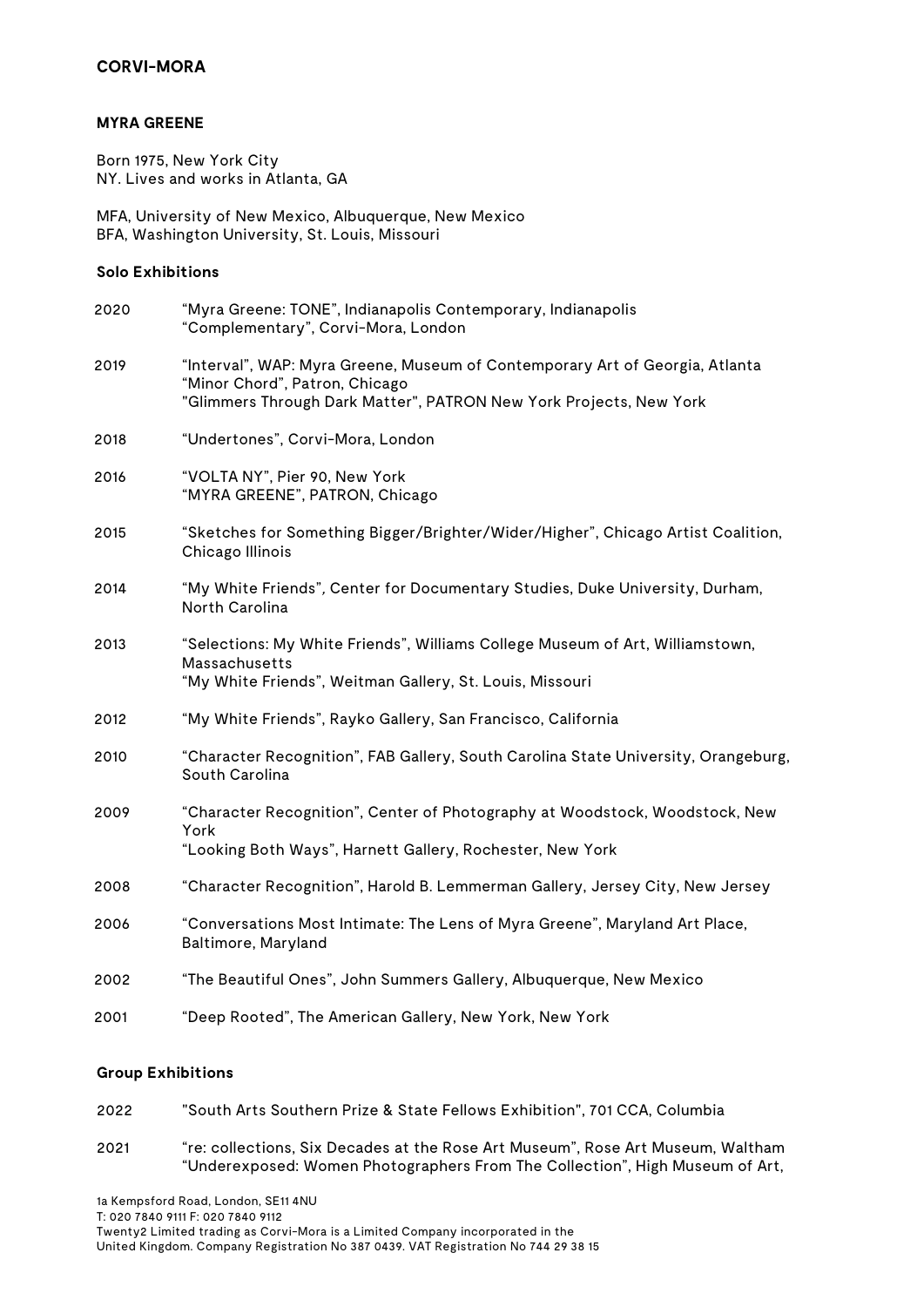Atlanta

| 2019 | "Collective Identity A Selection of Photographic Portraits from the JPMorgan<br>Chase Art Collection", Paris Photo<br>"Go Down Moses", Museum of Contemporary Photography, Chicago<br>"I Sing The Body", Transformer Station, Cleveland                                                                                                                                                                                                                        |
|------|----------------------------------------------------------------------------------------------------------------------------------------------------------------------------------------------------------------------------------------------------------------------------------------------------------------------------------------------------------------------------------------------------------------------------------------------------------------|
| 2018 | "Measured in Moments", Atlanta Contemporary, In Collaboration with The Safe<br>House, Greensboro                                                                                                                                                                                                                                                                                                                                                               |
| 2016 | "Say It Loud", Opa-Locka Art, Opa Locka Florida<br>"MOCP at 40", Museum of Contemporary Photography, Chicago Illinois<br>"Reframing Beauty: Intimate Moments", Grunwald Gallery of Art at Indiana<br>University, Bloomington IL<br>"The Surface of Things", Houston Center for Photography, Houston TX                                                                                                                                                         |
| 2015 | "The Memory of Time: Contemporary Photographs", the National Gallery of Art,<br>Washington D.C.                                                                                                                                                                                                                                                                                                                                                                |
| 2014 | "Preview 4", Chicago Artist Coalition, Chicago, Illinois                                                                                                                                                                                                                                                                                                                                                                                                       |
| 2013 | "About Face: Contemporary Portraiture", Nelson Atkins Museum of Art, Kansas<br>City, Missouri<br>"Histories/Photographies", DePaul Museum of Art, Chicago, IL<br>"Framed: Identity and the Photographic Portrait", Photographic Resource Center,<br>Boston, Massachusetts<br>"Constructed", Averill and Benarid Leviton, A+D Gallery, Chicago, IL                                                                                                              |
| 2012 | "Sic Transit Gloria Mundi: Industry of the Ordinary", Chicago Cultural Center,<br>Chicago, IL<br>"Installed", Catherine Edelman Gallery, Chicago, IL<br>"En Foco/In Focus: Selected Works from the Permanent Collection", Art Museum of<br>the Americas, Washington, D.C.<br>"Ways of Making: Photography", Visual Art Gallery, University Park, IL                                                                                                            |
| 2011 | "Self Portraits", Samek Art Gallery, Bucknell University, Lewisburg, Pennsylvania<br>"Black Gossamer", Glass Curtain Gallery, Chicago, IL<br>AIPAD: Catherine Edelman, Gallery Booth, New York, NY<br>Armory Show: Catherine Edelman, Gallery Booth, New York NY                                                                                                                                                                                               |
| 2010 | "Road to Nowhere?", FotoFest at Winter Street Studios, Houston, Texas                                                                                                                                                                                                                                                                                                                                                                                          |
| 2009 | "Undercover: Performing and Transforming Black Female Identities", Spelman<br>College Museum of Fine Art, Atlanta, Georgia<br>"Hall of Mirrors", North light Gallery, Arizona State University, Tempe, Arizona<br>"Cataloging Attitudes: Contemporary Photography and the Archive", CSI Gallery,<br>Staten Island, NY                                                                                                                                          |
| 2008 | "United in Art", DeVos Museum of Art, Marquette, Michigan<br>"En Foco presents Myra Greene and Sama Alshaibi", Umbrella Arts Gallery, New<br>York, NY<br>"Double Exposure: African Americans Before and Behind the Camera", Museum of<br>the African Diaspora, San Francisco, California<br>"New Works #11 - En Foco Exhibition", El Taller Boricua Gallery, Bronx, New York<br>"The Elements of Photography", The Art Institute of Colorado, Denver, Colorado |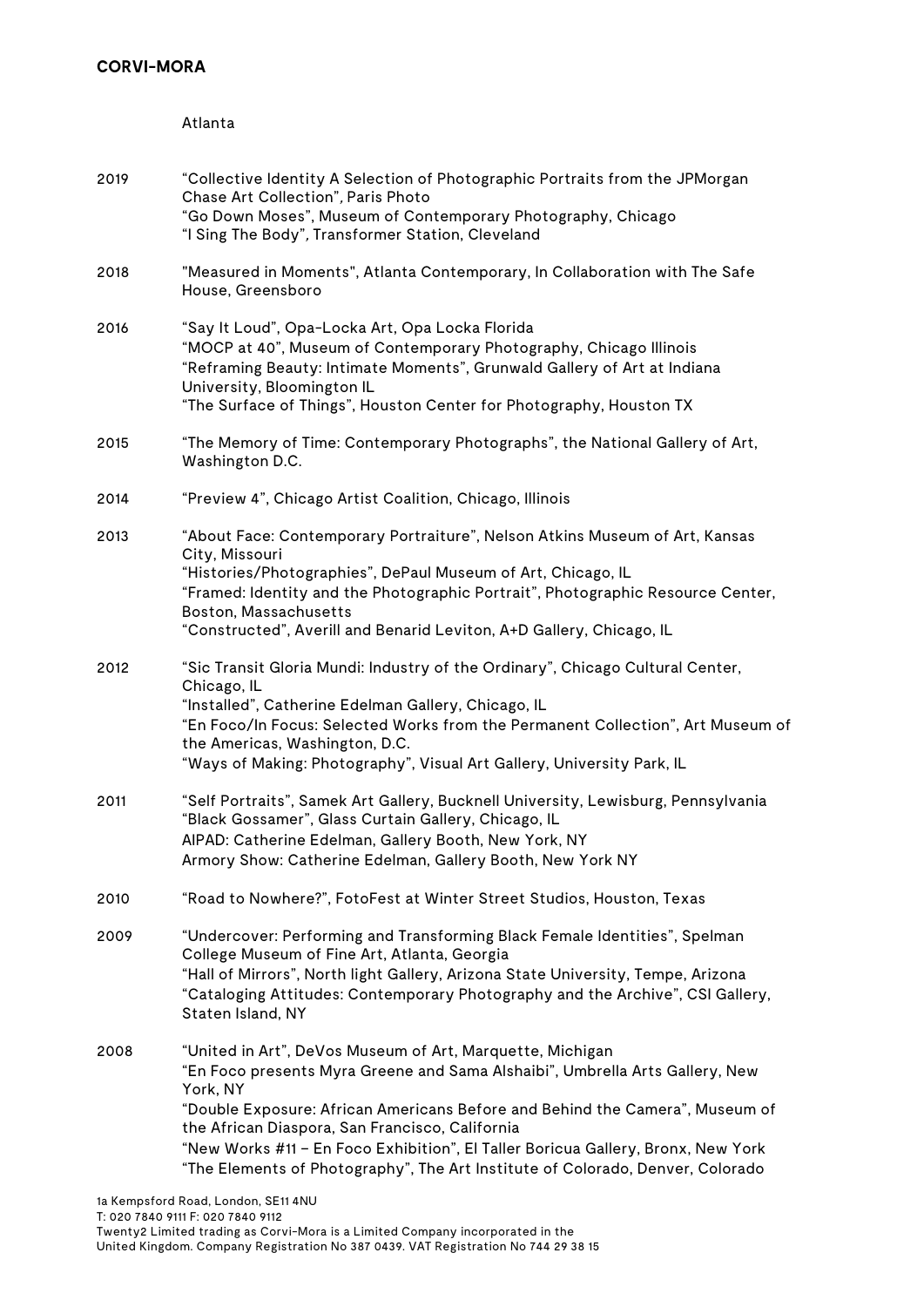|      | "Yuma Symposium Exhibition", Louis LeRoy Yuma Art Center Museum, Yuma,<br>Arizona                                                                                                                                                                                                                                                                                                                                                                                                                                                                   |
|------|-----------------------------------------------------------------------------------------------------------------------------------------------------------------------------------------------------------------------------------------------------------------------------------------------------------------------------------------------------------------------------------------------------------------------------------------------------------------------------------------------------------------------------------------------------|
| 2007 | "Digital Transitions: Selections from the Light Work Collection", Louise and Bernard<br>Palitz Gallery, New York, NY<br>"Interstice", CAS Gallery, Miami, Florida                                                                                                                                                                                                                                                                                                                                                                                   |
| 2006 | "Personal Visions: U.S. Professors of Photography", Pingyao International<br>Photography Festival<br>"Made in NY 2006", Schwenifurth Memorial Art Center, Auburn, New York<br>"Digital Transitions", Robert B. Menschel Photography Gallery, Syracuse, New York<br>"MWIII", Center for Photography, Woodstock, New York<br>"Double Exposure: African Americans Before and Behind the Camera", Wadsworth<br>Athenaeum Museum of Art, Hartford, Connecticut                                                                                           |
| 2005 | "Photographic Constructions", Synapse Gallery and Center for Photography,<br>Benton Harbor, Michigan                                                                                                                                                                                                                                                                                                                                                                                                                                                |
| 2004 | "Upstate Invitational: 4", Rochester Contemporary, Rochester, New York Marked -<br>"New Topographies, Center of Photography", Woodstock, New York<br>"Untitled SRO Gallery", Texas Tech University, Denton, Texas<br>"Lucky Draw", Sculpture Center, New York, NY<br>"Identity", Northlight Gallery, Tempe, Arizona                                                                                                                                                                                                                                 |
| 2003 | "In Practice", Sculpture Center, New York, NY<br>"Introducing, Visual Studies Workshop", Rochester, New York<br>"Images as Projection", Warren Robbins Gallery, Ann Arbor, Michigan<br>"Young Photography; Multiple Expressions", Traveling Exhibition: Anderson Gallery<br>University of New York at Buffalo, Buffalo, NY<br>Grossman Gallery, School of the Museum of Fine Arts, Boston, Massachusetts                                                                                                                                            |
| 2002 | "Subjective Histories", Art Department Gallery, Concordia University, St. Paul,<br>Minnesota<br>"Projected Image: Visual to Political", Traveling Exhibition: University of Florida,<br>Gainesville, Florida Columbia University, New York, NY<br>"Regarding Beauty", East and West Galleries, Texas Woman's University,<br>Denton, Texas<br>"76th Annual International Competition", The Print Center, Philadelphia,<br>Pennsylvania<br>"Polaroid: The New Mexico Connection", The University of New Mexico Art<br>Museum, Albuquerque, New Mexico |
| 2001 | "Memory's Trace" (two-person show), AC2 Gallery, Albuquerque, New Mexico                                                                                                                                                                                                                                                                                                                                                                                                                                                                            |

# **Awards/Residencies/Grants**

| 2021 | Southern Prize and State Fellowship                                                  |
|------|--------------------------------------------------------------------------------------|
| 2018 | Working Artist Project Fellowship, Museum of Contemporary Art of Georgia,<br>Atlanta |
| 2014 | Artist Residency Bolt, Chicago Artist Coalition, Chicago, IL                         |

2013 Prairie Center of Arts Residency, Peoria, IL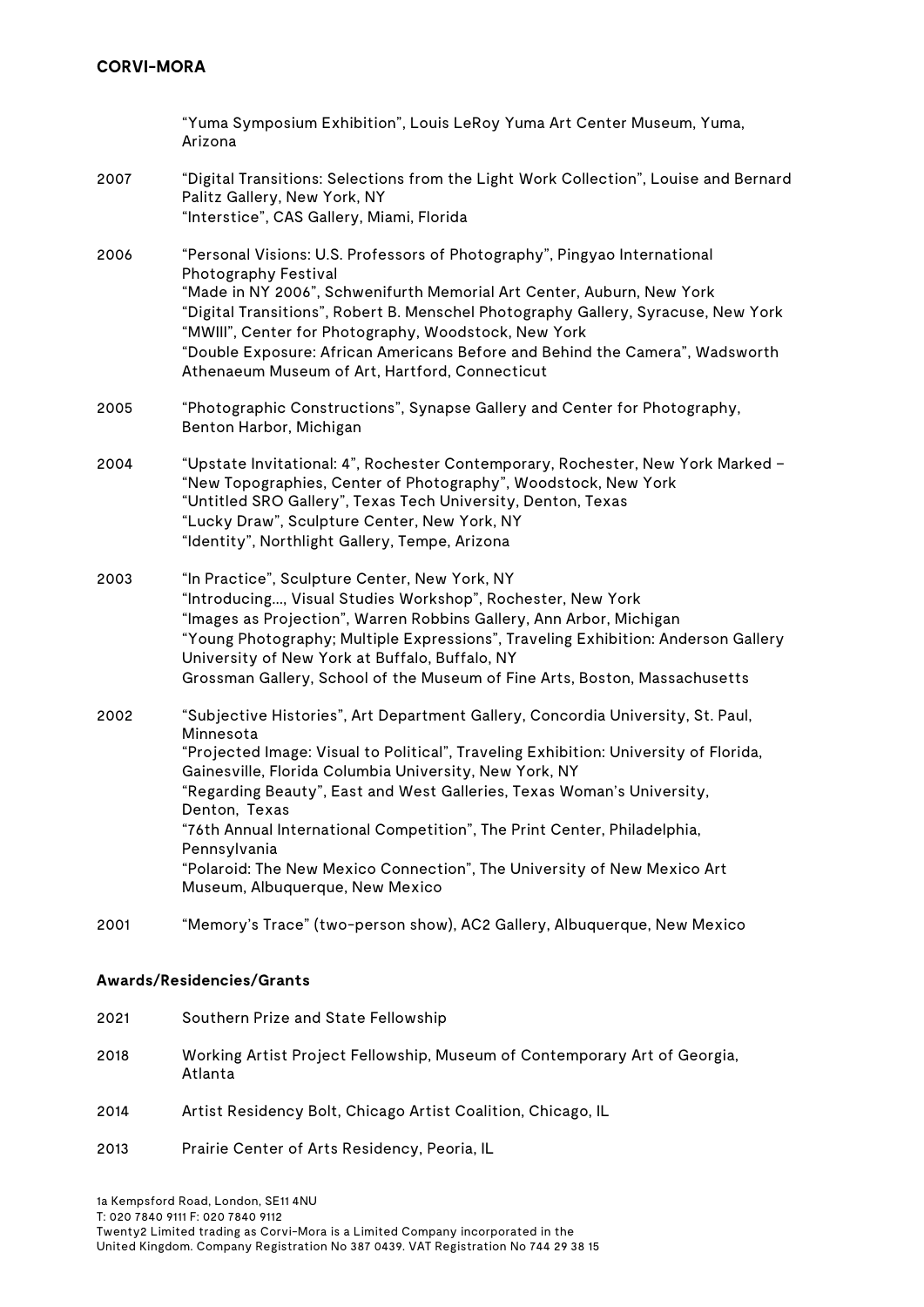- 2012 Community Arts Assistance Program (CAAP) Grant, City of Chicago.
- 2009 Illinois Arts Council Photography Fellowship
- 2007 Honorable Mention, New Work #11, En Foco
- 2004 Artist Residency, Light Work, Syracuse, New York
- 2003 Artist Residency, The Center of Photography, Woodstock, New York
- 2002 Journal of Contemporary Photography Award, The Print Center, Philadelphia, Pennsylvania Academic Fellowship, The Photography Institute, New York, New York
- 2001 Academic Scholarship, Anderson Ranch Arts Center, Snowmass, Colorado
- 1999 Curatorial Fellowship, Museum of Modern Art, New York, New York

### **Permanent Collections**

Center for Photography at Woodstock, Woodstock Light Work, Syracuse Museum of Contemporary Photography, Chicago Museum of Fine Arts, Houston, Houston National Gallery of Art, Washington Nelson-Atkins Museum of Art, Kansas City New York Public Library, New York Princeton University Art Museum, Princeton Rose Art Museum, Brandeis University, Waltham The Studio Museum in Harlem, Harlem

### **Selected Bibliography**

2020 Gilda Williams, "Myra Greene", Artforum, May/June 2019 TK Smith, "Review: Myra Greene racializes the body in beautiful, profound textiles at MOCA GA", ARTS ALT, September 27 Claire Voon, "What Teju Cole Found in the Museum of Contemporary Photography", Chicago Magazine, July 16 Pia Singh, "Fade to Brown: A Review of Myra Greene at Patron Gallery", Newcity Art, Jun 18 Victoria L. Valentine, "Recently On View: 'Glimmers Through Dark Matter' -Greg Breda and Myra Greene at Patron Gallery, New York City", Culture Type, March 14 2016 Toale, Erin, "Breakout Artists Chicago's Next Generation of Image Makers," New City. May 1 - 16, 2016 Vol 31 No. 1348 2014 Teicher, Jordan G, "Exploring Race with Photos of White Friends" Behold, The Photo Blog, Slate. May 1, 2014 Fleischer, Victoria, "Photographer Examines What Being White Looks Like." Art Beat Blog, PBS NewsHour, May 1, 2013 2013 My White Friends, Myra Greene, Kerher Verlag 2012 Uitterlinden, Nora, "Seeing a Room Full of White People," GUP, December 27, 2012 Gonzalez, David, "Some of Her Best Friends are White," New York Times Lens Blog

May 22, 2012